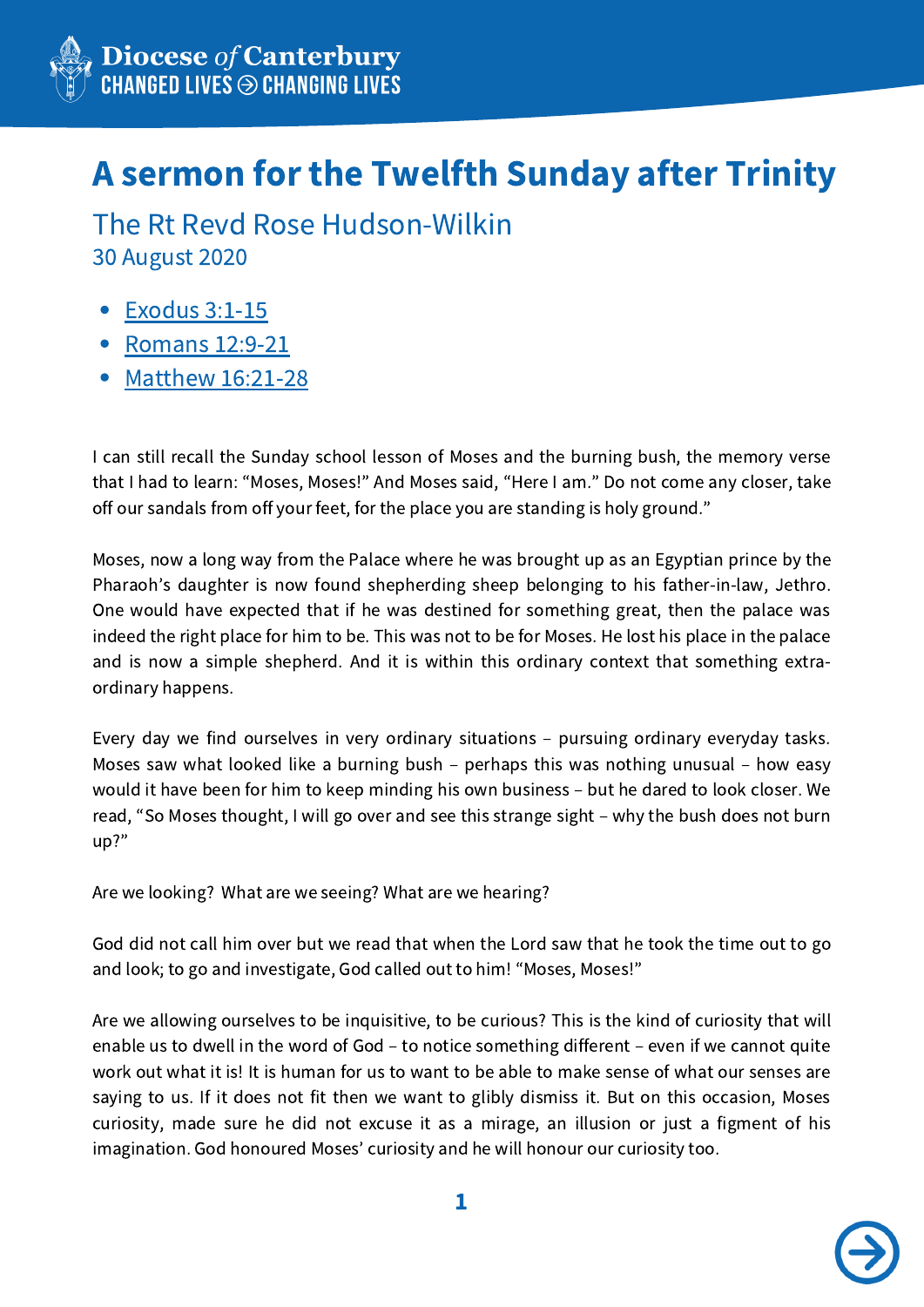

This experience became the foundation of Moses' vocational call. ʻTake off your sandals from off your feet, for the place where you are standing is holy ground.' During the lockdown, we pined after our so called ʻholy places.' But the God of Abraham, of Isaac and of Jacob was revealed to us in our homes and in our community – revealed to us, while we were engaged in the ordinary everyday and mundane tasks of life. The question is whether we allowed ourselves to remain pining after our buildings in a way that has prevented us from hearing and seeing what the Spirit is saying.

"I have seen the misery of my people in Egypt, I have heard them crying and I am concerned about their suffering." You may not remember this, but there was a time when Moses knew of this suffering, there was a time when the injustice he saw filled him with rage – it was as a result of this rage that he struck down one of Pharaoh's men and ended up running away. But somehow, Moses appears to have faded into anonymity, the kind of anonymity that allowed him to forget his passion to address injustice.

The reality is that the hand of God was on Moses from the beginning. After birth his mother hid him, if you can recall the story (Pharaoh had wanted all the male boys to be killed) - his mother made that basket and placed him in the river with his sister Miriam watching over him from a distance so he was saved from the wrath of the Pharaoh; Pharaoh's daughter grew him up as her own. And now, God had a job for him to do, God was calling him back – the seed sown in his heart all those years is now back in focus.

Today, going forward, my prayer is that our eyes and years will be open afresh to God's call. I pray that the things we have learnt during lockdown will not be lost as we seek to go back to what we think was normal but that we will right hear and now hear the words, "I have seen the misery of my people and I have heard them crying." God want us to be his hands and voice as we challenge these injustices in whatever form it takes. God wants us to call it out. "I am sending you to Pharaoh to bring my people out of Egypt." Moses, pretended to be inadequate, "Who am I, that I should go to Pharaoh? What are our excuses? Moses had a job as a shepherd, now he was being called to a vocation. The question is whether Moses